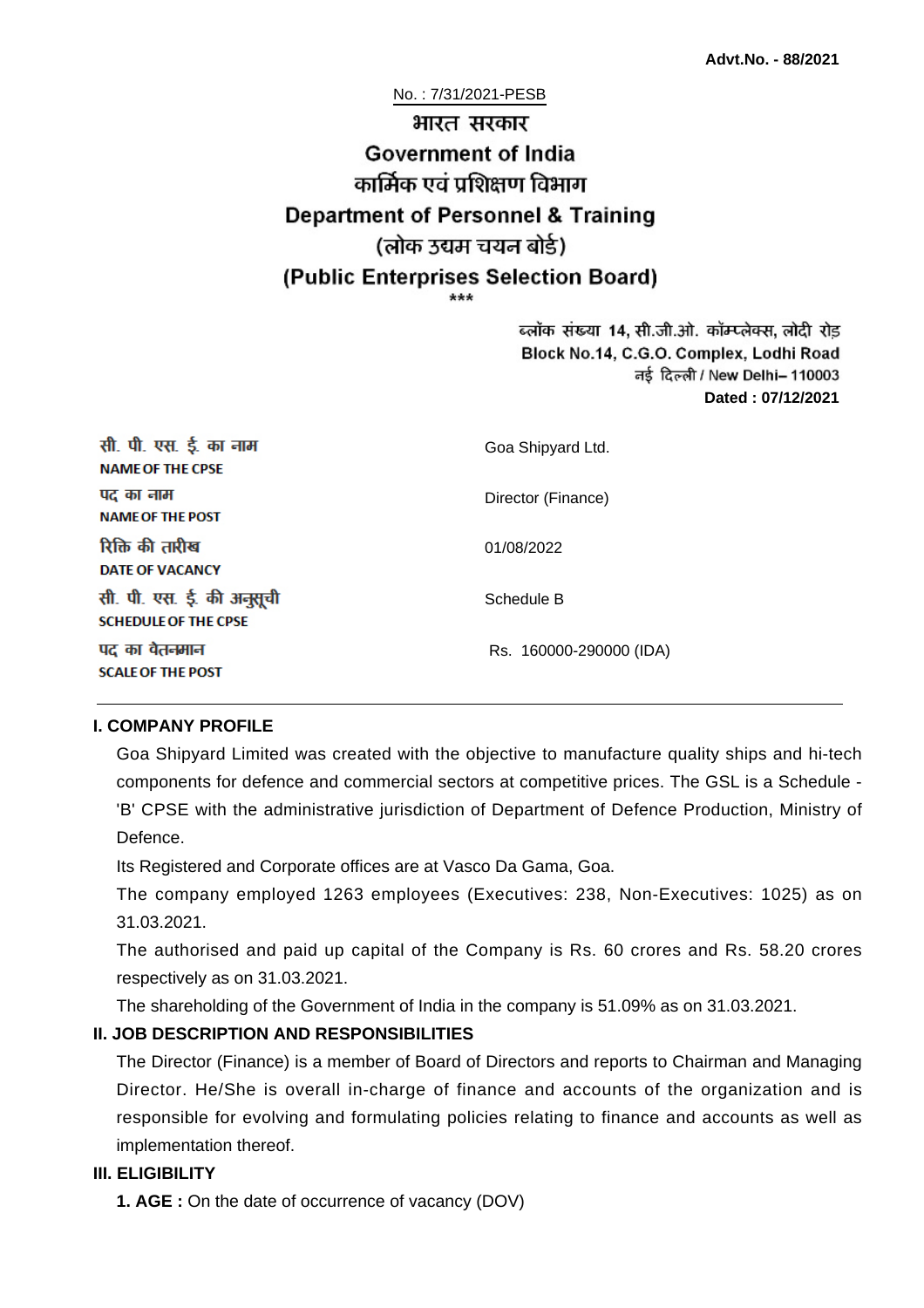| Age of superannuation 60 years |                                                                                             |                |                                                                                             |
|--------------------------------|---------------------------------------------------------------------------------------------|----------------|---------------------------------------------------------------------------------------------|
| <b>Internal</b>                |                                                                                             | <b>Others</b>  |                                                                                             |
| <b>Minimum</b>                 | <b>Maximum</b>                                                                              | <b>Minimum</b> | <b>Maximum</b>                                                                              |
| 40                             | 2 years residual service as on<br>the date of vacancy w.r.t. the<br>date of superannuation. | 40             | 3 years residual service as on<br>the date of vacancy w.r.t. the<br>date of superannuation. |

# **2. EMPLOYMENT STATUS:**

The applicant must, on the date of application, as well as on the date of interview, be employed in a regular capacity – and **not** in a contractual/ad-hoc capacity – in one of the followings:-

(a) Central Public Sector Enterprise (CPSE) (including a full-time functional Director in the Board of a CPSE);

(b) Central Government including the Armed Forces of the Union and All India Services;

(c) State Public Sector Enterprise (SPSE) where the annual turnover is \***Rs 1000 crore or more**;

(d) Private Sector in company where the annual turnover is **\*Rs 1000 crore or more**. **Preference would be given to candidates from listed Companies.**

(\* The average audited annual turnover of three financial years preceding the calendar year in which the post is advertised shall be considered for applying the approved limits)

#### **3. QUALIFICATION:**

(i) The applicant should be a Chartered Accountant or Cost Accountant or a full time MBA/PGDM course having specialization in Finance with good academic record from a recognized University/Institution. Preference would be given to Chartered Accountant.

(ii) Officers of Organized Group 'A' Accounts Services [i.e. Indian Audit and Accounts Service, Indian Defence Accounts Service, Indian Railway Accounts Service, Indian Civil Accounts Service, Indian P&T Accounts & Finance Service and Indian Cost Accounts Service] working in the appropriate level are exempted from these educational qualifications.

(iii) Further, applicants from the Central Govt./Armed Forces of the Union/All India Services, will also be exempted from the educational qualifications as per (i) above provided the applicants have 'the relevant experience' as mentioned in Para 4(iii) below.

In respect of applicants from Organized Group 'A' Accounts Services/Central Government/Armed Forces of the Union/All India Services, Chartered Accountant/Cost Accountant/MBA/PGDM will be a desirable educational qualification.

#### **4. EXPERIENCE:**

(i) The applicant should have at least five years of cumulative experience at a senior level during the last ten years in the area of Corporate Financial Management/Corporate Accounts in an organization of repute.

(ii) Applicants from Organized Group 'A' Accounts Services should have at least five years cumulative experience at a senior level during the last ten years in the area of Corporate Financial Management/Corporate Accounts.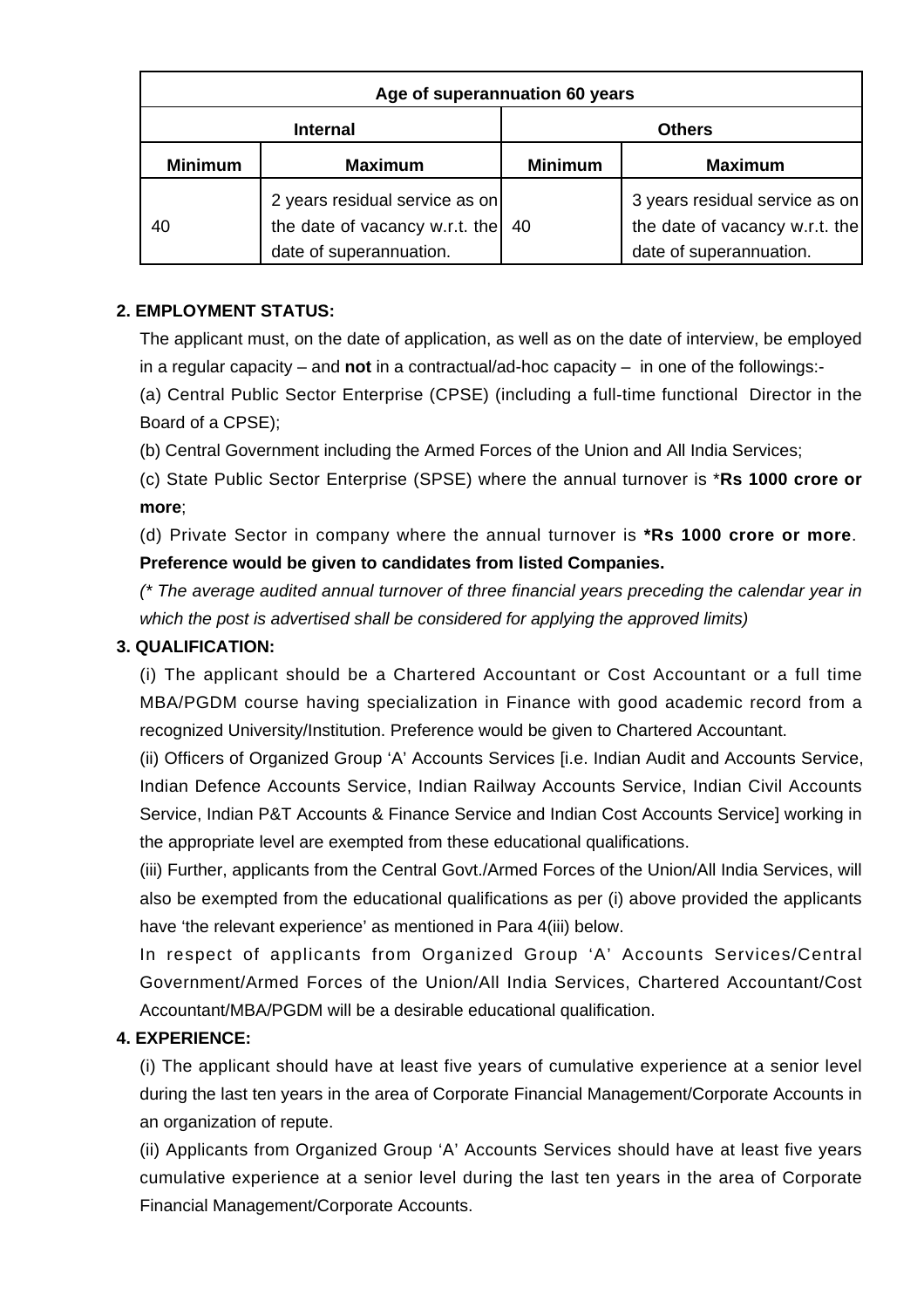(iii) 'The relevant experience' in respect of applicants from Central Government/Armed Forces of the Union/All India Services would include at least seven years of cumulative experience at a senior level during the last ten years in the area of Corporate Financial Management/Corporate Accounts.

# **5. PAY SCALE:**

#### **(a)Central Public Sector Enterprises-**

#### **Eligible Scale of Pay**

- (i) Rs. 6250-7475 (IDA) Pre 01/01/1992
- (ii) Rs. 8520-10050 (IDA) Post 01/01/1992
- (iii) Rs. 18500-23900 (IDA) Post 01/01/1997
- (iv) Rs. 43200-66000 (IDA) Post 01/01/2007
- (v) Rs. 100000-260000 (IDA) Post 01.01.2017
- (vi) Rs. 14300-18300 (CDA) Pre-revised
- (vii) Rs. 37400-67000 + GP 8700 (CDA)
- (viii) Rs. 123100-215900 (Level 13) CDA

The minimum length of service required in the eligible scale will be one year for internal candidates, and two years for others as on the date of vacancy.

**(b)**

**(i) Applicants from Central Government / All India Services** should be holding a post of the level of Director in Government of India or carrying equivalent scale of pay on the date of application.

**(ii) Applicants from the Armed forces of the Union** should be holding a post of the level of Brigadier in the Army or equivalent rank in Navy/Air Force on the date of application.

**(c)**

 **Applicants from State Public Sector Enterprises/ Private Sector** should be working at Board level position or at least a post of the level immediately below the Board level on the date of application.

#### **6. CONDITION OF IMMEDIATE ABSORPTION FOR CENTRAL GOVERNMENT OFFICERS**

Central Government Officers, including those of the Armed Forces of the Union and the All India Services, will be eligible for consideration only on immediate absorption basis.

#### **IV. DURATION OF APPOINTMENT**

The appointment shall be for a period of five years from the date of joining or upto the date of superannuation or until further orders, whichever is earlier.

#### **V. SUBMISSION OF APPLICATIONS**

#### **Applicants should submit their applications on-line only as per the format** .

**1**. The applicants should submit their applications through proper channel as follows:

(a) Government Officers, including those of the Armed Forces of the Union and All India Services: through Cadre Controlling authority;

(b) CMDs/MDs/Functional Directors in CPSE: through the concerned Administrative Ministry;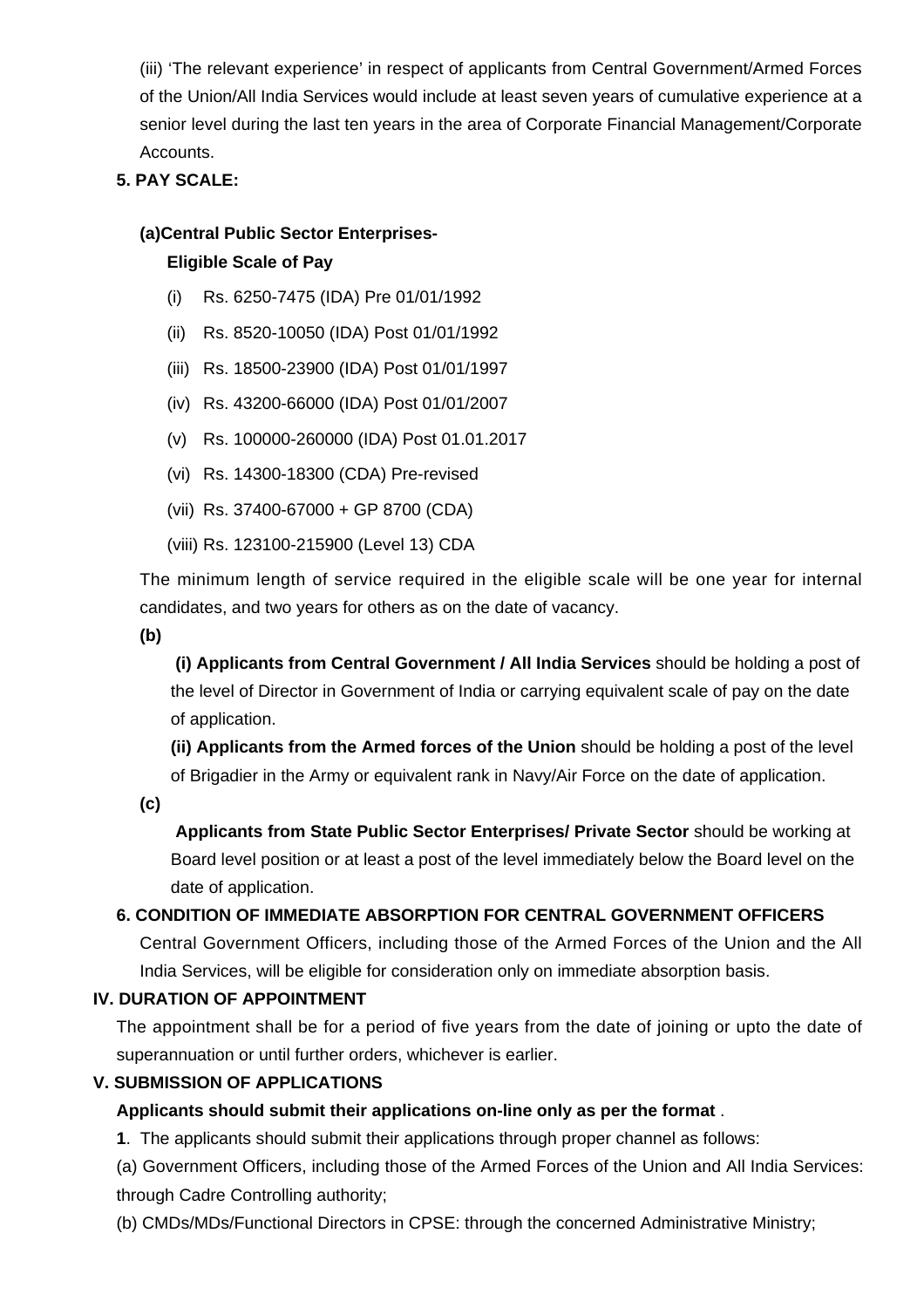(c) Below Board level in CPSE: through the concerned CPSE;

(d) CMDs/MDs/Functional Directors in State PSE: through the concerned Administrative Secretary and Cadre Controlling Authority, if any, of the State Government;

(e) Below Board level in SPSE: through the concerned SPSE;

(f) Private Sector: directly to the PESB.

**2.** Applicants from Private Sector must submit the following documents along with the application form:

(a) Annual Reports of the Company in which currently working for the 3 financial years preceding the calendar year in which the post is advertised (**please provide URL or attach/enclose copies);**

(b) Whether the company is listed or not; if yes, the documentary proof (**please provide URL or attach/enclose copies);**

(c) Evidence of working at Board level or at least a post of the level immediately below the Board level;

(d) Self-attested copies of documents in support of age and qualifications;

(e) Relevant Jobs handled in the past with details.

# **VI. UNDERTAKING BY THE APPLICANT**

An applicant has to give an undertaking as a part of the application that he/she will join the post, if selected. If an applicant does not give such undertaking, the application would be rejected.

# **1. For candidates from Central Government/Armed Forces of the Union/ All India Services**

(a) The appointment is on immediate absorption basis.

(b) If a candidate conveys his/her unwillingness to join after the interview is held, he/she would be debarred for a period of two years from the date of interview, for being considered for a Board level post in any CPSE.

(c) Further, if a candidate conveys his/her unwillingness to join after the issue of offer of appointment, he/she would be debarred for a period of two years from the date of offer of appointment for being considered for a Board level post in any CPSE.

#### **2. For candidates from CPSE**

a. If a candidate conveys his/her unwillingness to join after the interview is held, he/she would be debarred for a period of two years from the date of interview, for being considered for a Board level post in any CPSE other than the one to which the candidate belongs.

b. Further, if a candidate conveys his/her unwillingness to join after the issue of offer of appointment, he/she would be debarred for a period of two years from the date of offer of appointment for being considered for a Board level post in any CPSE other than the one to which the candidate belongs.

#### **3. For candidates from SPSE/ Private Sector**

a. If a candidate conveys his/her unwillingness to join after the interview is held, he/she would be debarred for a period of two years from the date of interview, for being considered for a Board level post in any CPSE.

b. Further, if a candidate conveys his/her unwillingness to join after the issue of offer of appointment, he/she would be debarred for a period of two years from the date of offer of appointment for being considered for a Board level post in any CPSE.